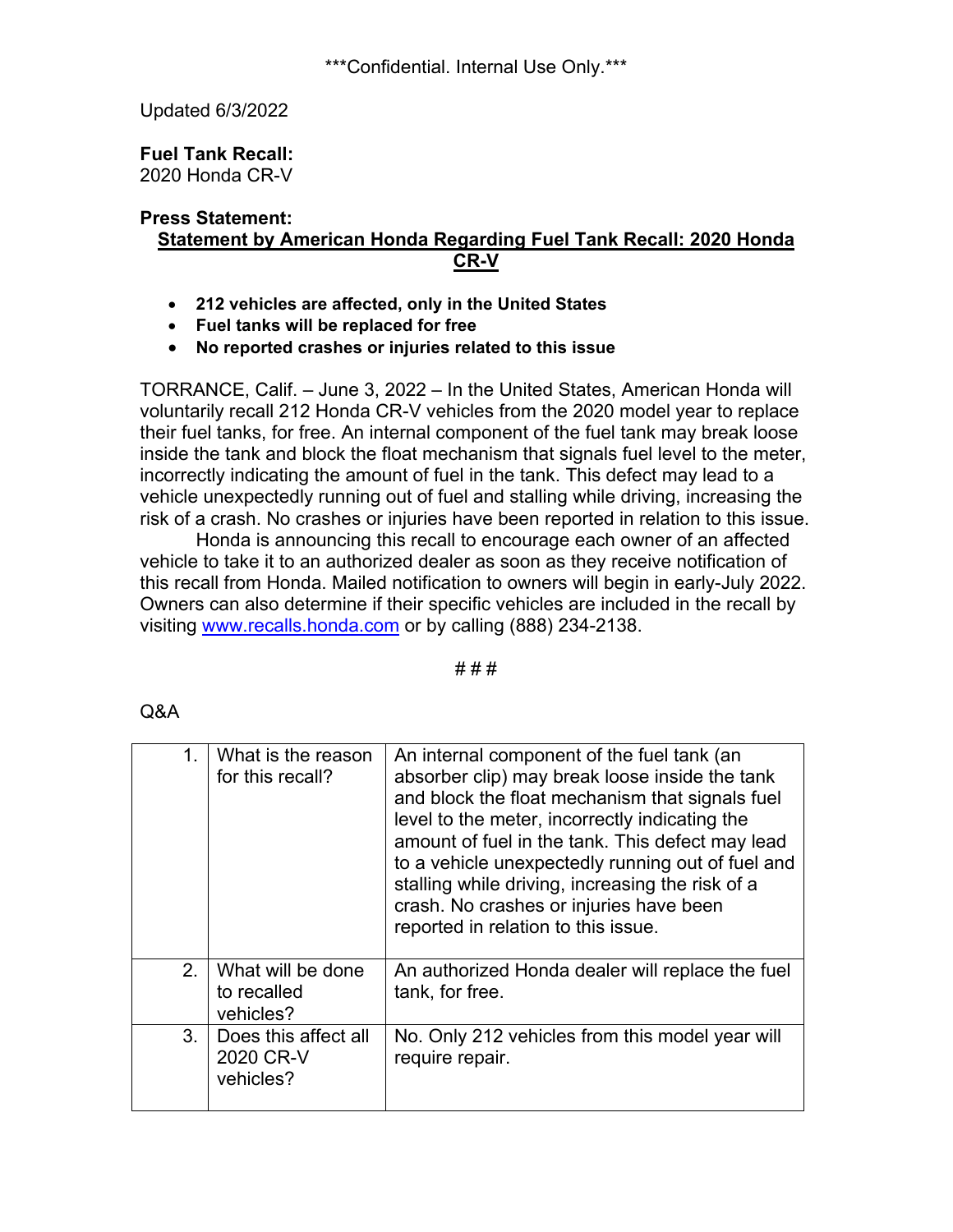| 4.             | Will Honda dealers<br>be allowed to sell<br>recalled vehicles<br>before they can be<br>repaired? | Honda has directed its dealers not to sell any of<br>the affected vehicles, new or used. Dealers can<br>sell vehicles once the recall repair is completed.                                                                                                          |
|----------------|--------------------------------------------------------------------------------------------------|---------------------------------------------------------------------------------------------------------------------------------------------------------------------------------------------------------------------------------------------------------------------|
| 5.             | How long will the<br>inspection/repair<br>take?                                                  | Vehicle owners should consult with their local<br>dealer for a repair time estimate, as it may vary<br>with a dealer's daily schedule.<br>The fuel tank replacement itself will take<br>approximately 2 hours, once the vehicle is in the<br>hands of a technician. |
| 6.             | Have any crashes<br>been caused by<br>this problem?                                              | No. Honda has not received any reports of<br>crashes resulting from this condition.                                                                                                                                                                                 |
| 7 <sub>1</sub> | Has Honda<br>received any<br>reports of injuries<br>from this issue?                             | No. Honda has received no reports of injuries<br>related to this defect.                                                                                                                                                                                            |
| 8.             | Has Honda<br>received<br>complaints from<br>customers for this<br>issue?                         | Yes. Honda discovered this issue after several<br>customers experienced related symptoms such<br>as stalling, vehicles not starting or inaccurate<br>fuel gauges.                                                                                                   |
| 9.             | Is this a supplier<br>issue, a Honda<br>design issue, or a<br>Honda<br>manufacturing<br>issue?   | This is a supplier issue.                                                                                                                                                                                                                                           |
|                | 10. What is the name<br>of the supplier of<br>the fuel tanks?                                    | U.S. Yachiyo                                                                                                                                                                                                                                                        |
| 11.1           | Where were these<br>vehicles built?                                                              | All of the recalled vehicles were built at Honda's<br>Marysville, OH plant.                                                                                                                                                                                         |
|                | 12. When will<br>customers be<br>notified?                                                       | Letters to owners of vehicles will begin in early-<br>July. Owners can also check their vehicle recall<br>status online now at www.recalls.honda.com.                                                                                                               |
|                | 13. What should a<br>customer do if their<br>vehicle is<br>experiencing a<br>problem now?        | If an owner of a recalled vehicle believes that it<br>is experiencing this problem now, they should<br>contact their authorized Honda dealer as soon<br>as possible to schedule the free recall repair.                                                             |
|                | 14. Is there a potential<br>to include other<br>vehicles in the<br>future?                       | We are confident that we have identified all of<br>the potentially affected vehicles and do not<br>expect to add any in the future.                                                                                                                                 |